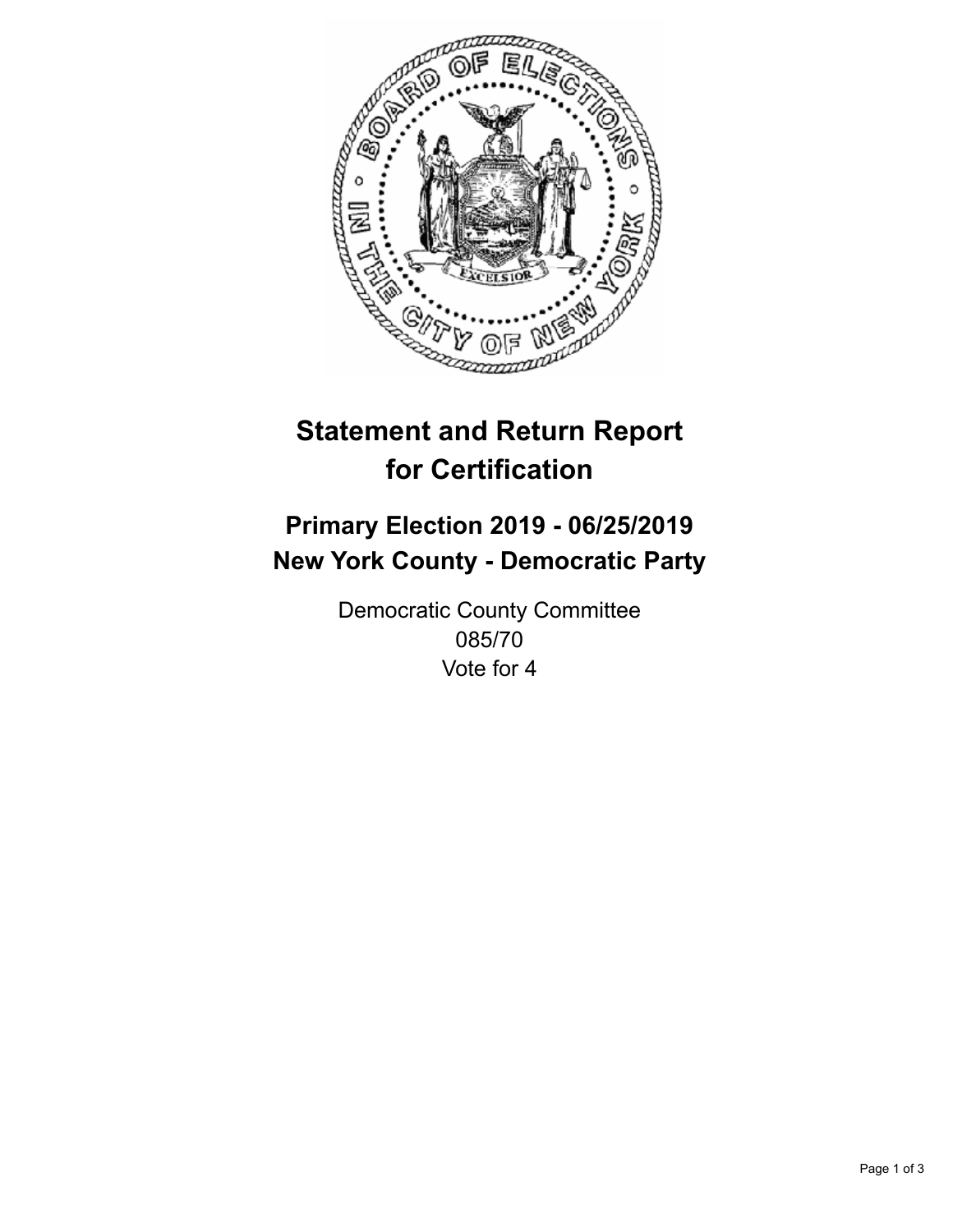

## **Assembly District 70**

| <b>PUBLIC COUNTER</b>                                    | 186            |
|----------------------------------------------------------|----------------|
| <b>MANUALLY COUNTED EMERGENCY</b>                        | 0              |
| ABSENTEE / MILITARY                                      | 2              |
| <b>AFFIDAVIT</b>                                         | 3              |
| <b>Total Ballots</b>                                     | 191            |
| Less - Inapplicable Federal/Special Presidential Ballots | 0              |
| <b>Total Applicable Ballots</b>                          | 191            |
| <b>MAYRA PENA</b>                                        | 51             |
| <b>FLORENCE BINNS</b>                                    | 52             |
| <b>JANE ARENDELL-JOHNSON</b>                             | 53             |
| <b>SALEEMAH SPELLER</b>                                  | 33             |
| <b>CARMEN NEELY</b>                                      | 81             |
| THOMAS J. NEWTON                                         | 73             |
| <b>JASMIN THAMES</b>                                     | 100            |
| <b>JUDITH EASON</b>                                      | 105            |
| UNATTRIBUTABLE WRITE-IN (WRITE-IN)                       | $\overline{2}$ |
| <b>Total Votes</b>                                       | 550            |
| Unrecorded                                               | 214            |